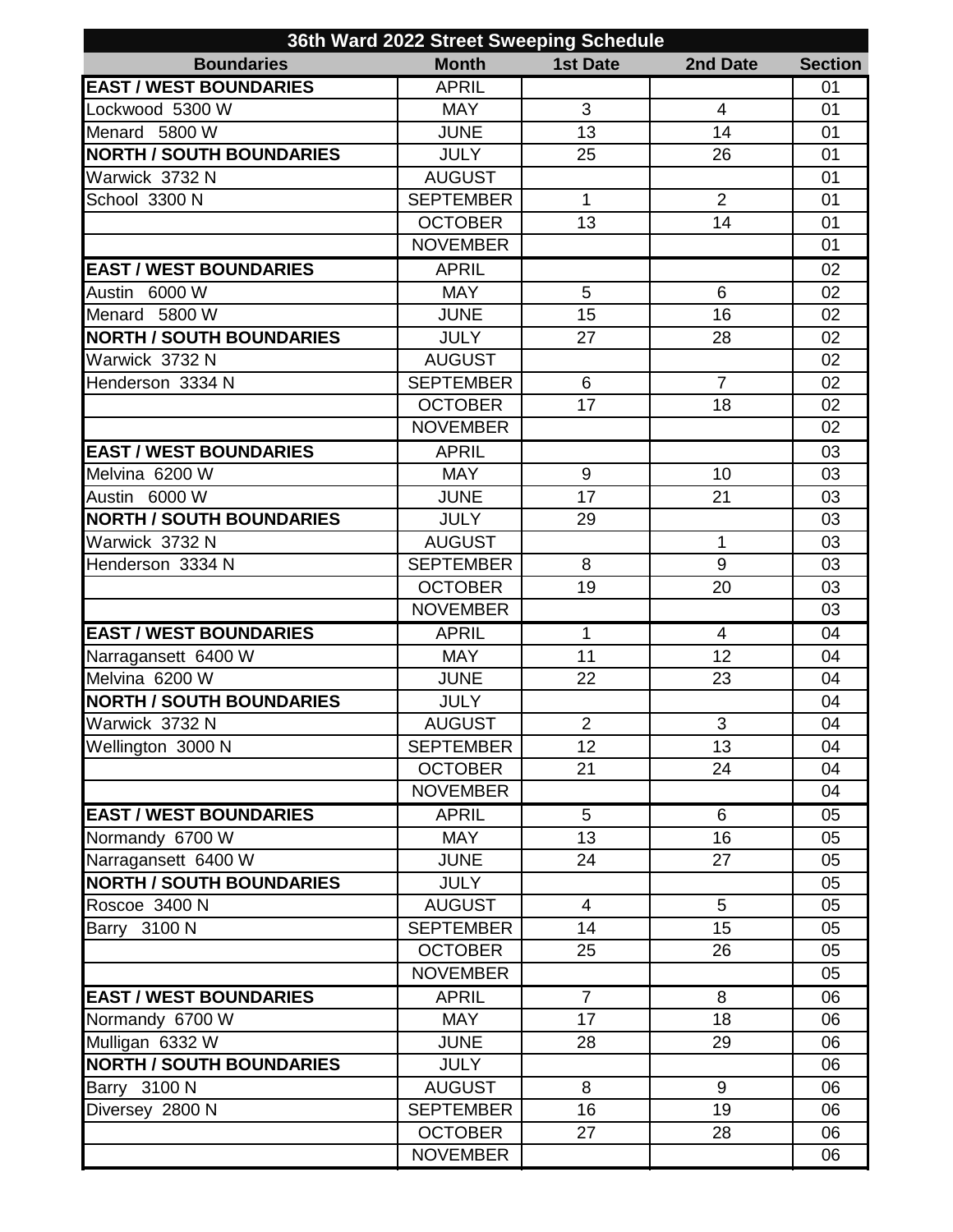| 36th Ward 2022 Street Sweeping Schedule |                  |                 |                |                 |  |  |  |
|-----------------------------------------|------------------|-----------------|----------------|-----------------|--|--|--|
| <b>Boundaries</b>                       | <b>Month</b>     | <b>1st Date</b> | 2nd Date       | <b>Section</b>  |  |  |  |
| <b>EAST / WEST BOUNDARIES</b>           | <b>APRIL</b>     | 11              | 12             | 07              |  |  |  |
| Sayre 6958 W                            | <b>MAY</b>       | 19              | 20             | 07              |  |  |  |
| Normandy 6700 W                         | <b>JUNE</b>      | 30              |                | 07              |  |  |  |
| <b>NORTH / SOUTH BOUNDARIES</b>         | <b>JULY</b>      |                 | 1              | 07              |  |  |  |
| Roscoe 3400 N                           | <b>AUGUST</b>    | 10              | 11             | 07              |  |  |  |
| Wellington 3000 N                       | <b>SEPTEMBER</b> | 20              | 21             | 07              |  |  |  |
|                                         | <b>OCTOBER</b>   | 31              |                | 07              |  |  |  |
|                                         | <b>NOVEMBER</b>  |                 | $\mathbf{1}$   | 07              |  |  |  |
| <b>EAST / WEST BOUNDARIES</b>           | <b>APRIL</b>     | $\overline{13}$ | 14             | 08              |  |  |  |
| Sayre 6958 W                            | <b>MAY</b>       | 23              | 24             | 08              |  |  |  |
| Normandy 6700 W                         | <b>JUNE</b>      |                 |                | 08              |  |  |  |
| <b>NORTH / SOUTH BOUNDARIES</b>         | <b>JULY</b>      | 5               | 6              | 08              |  |  |  |
| Wellington 3000 N                       | <b>AUGUST</b>    | 12              | 15             | 08              |  |  |  |
| Wrightwood 2600 N                       | <b>SEPTEMBER</b> | 22              | 23             | 08              |  |  |  |
|                                         | <b>OCTOBER</b>   |                 |                | 08              |  |  |  |
|                                         | <b>NOVEMBER</b>  | $\overline{2}$  | 3              | 08              |  |  |  |
| <b>EAST / WEST BOUNDARIES</b>           | <b>APRIL</b>     | 15              | 18             | 09              |  |  |  |
| Neva 7132 W<br>Sayre 6958 W             | <b>MAY</b>       | 25              | 26             | 09              |  |  |  |
| Sayre 6958 W Normandy 6700 W            | <b>JUNE</b>      |                 |                | 09              |  |  |  |
| <b>NORTH / SOUTH BOUNDARIES</b>         | <b>JULY</b>      | $\overline{7}$  | 8              | 09              |  |  |  |
| Altgeld 2400 N                          | <b>AUGUST</b>    | 16              | 17             | 09              |  |  |  |
| <b>Grand 2500 N</b>                     | <b>SEPTEMBER</b> | 26              | 27             | 09              |  |  |  |
| Wrightwood 2600 N                       | <b>OCTOBER</b>   |                 |                | 09              |  |  |  |
| Palmer 2200 N                           | <b>NOVEMBER</b>  | $\overline{4}$  | $\overline{7}$ | 09              |  |  |  |
| <b>EAST / WEST BOUNDARIES</b>           | <b>APRIL</b>     | 19              | 20             | 10              |  |  |  |
| Natchez 6434 W                          | <b>MAY</b>       | 27              | 31             | 10              |  |  |  |
| Meade 6100 W                            | <b>JUNE</b>      |                 |                | 10              |  |  |  |
| <b>NORTH / SOUTH BOUNDARIES</b>         | <b>JULY</b>      | 11              | 12             | 10              |  |  |  |
| Fullerton 2400 N                        | <b>AUGUST</b>    | 18              | 19             | 10              |  |  |  |
| McLean 2034 N                           | <b>SEPTEMBER</b> | 28              | 29             | 10              |  |  |  |
|                                         | <b>OCTOBER</b>   |                 |                | 10              |  |  |  |
|                                         | <b>NOVEMBER</b>  | 8               | 9              | 10              |  |  |  |
| <b>EAST / WEST BOUNDARIES</b>           | <b>APRIL</b>     | 21              | 22             | 11              |  |  |  |
| Meade 6100 W                            | <b>MAY</b>       |                 |                | 11              |  |  |  |
| Central 5600 W                          | <b>JUNE</b>      | $\mathbf{1}$    | 2              | 11              |  |  |  |
| <b>NORTH / SOUTH BOUNDARIES</b>         | <b>JULY</b>      | 13              | 14             | 11              |  |  |  |
| Fullerton 2400 N                        | <b>AUGUST</b>    | 22              | 23             | 11              |  |  |  |
| Dickens 2100 N                          | <b>SEPTEMBER</b> | 30              |                | 11              |  |  |  |
|                                         | <b>OCTOBER</b>   |                 | 3              | 11              |  |  |  |
|                                         | <b>NOVEMBER</b>  | 10              | 11             | 11              |  |  |  |
| <b>EAST / WEST BOUNDARIES</b>           | <b>APRIL</b>     | 25              | 26             | 12              |  |  |  |
| Long 5400 W                             | <b>MAY</b>       |                 |                | 12              |  |  |  |
| Leclaire 5100 W                         | <b>JUNE</b>      | 3               | 6              | 12 <sub>2</sub> |  |  |  |
| <b>NORTH / SOUTH BOUNDARIES</b>         | <b>JULY</b>      | 15              | 18             | 12              |  |  |  |
| Fullerton 2400 N                        | <b>AUGUST</b>    | 24              | 25             | 12              |  |  |  |
| Homer 1948 N                            | <b>SEPTEMBER</b> |                 |                | 12 <sub>2</sub> |  |  |  |
|                                         | <b>OCTOBER</b>   | 4               | $\overline{5}$ | 12 <sub>2</sub> |  |  |  |
|                                         | <b>NOVEMBER</b>  | 14              | 15             | 12 <sub>2</sub> |  |  |  |